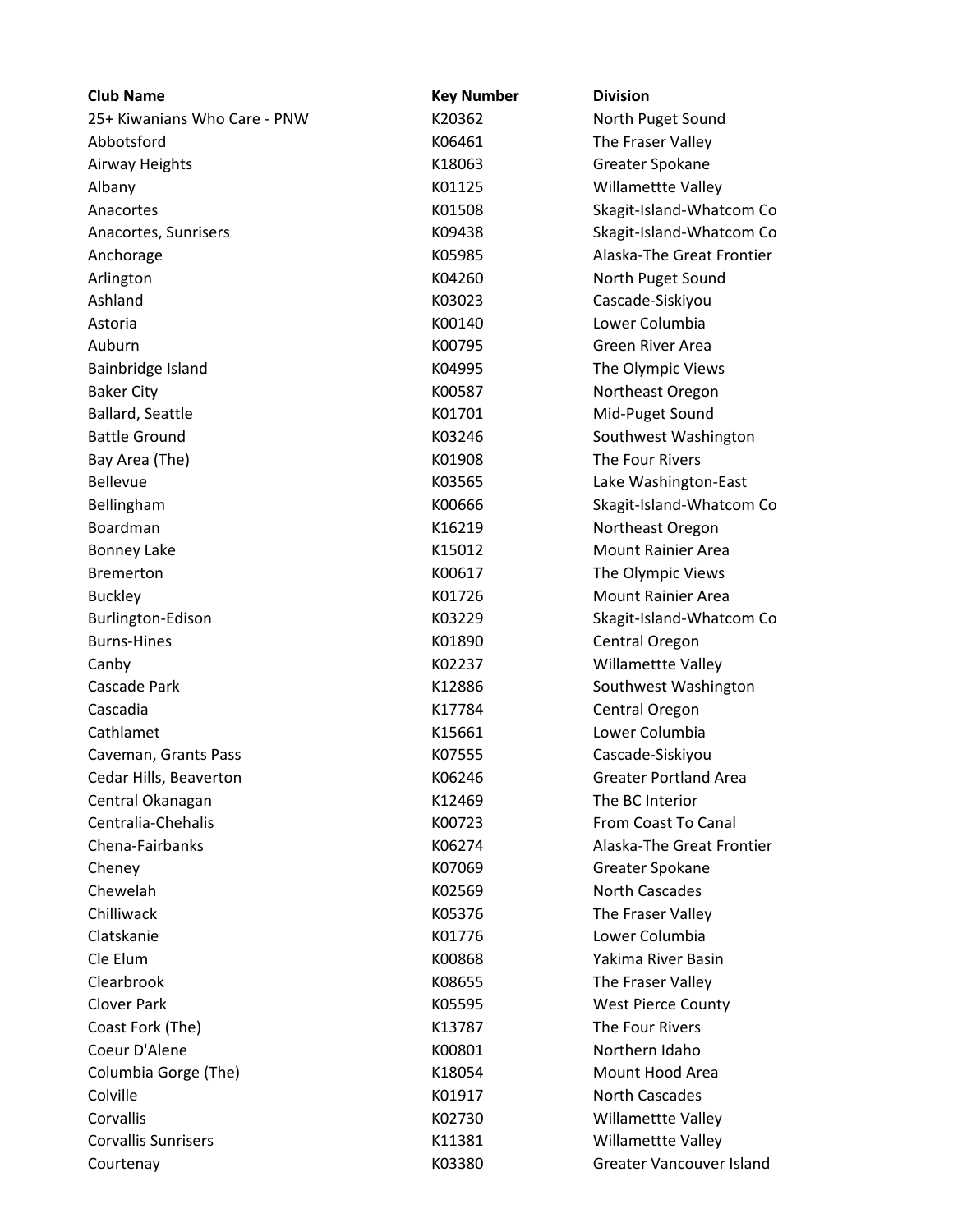| <b>Club Name</b>                           | <b>Key Number</b> | <b>Division</b>                 |  |
|--------------------------------------------|-------------------|---------------------------------|--|
| Covington                                  | K13840            | Green River Area                |  |
| Daffodil Valley, Puyallup                  | K05492            | <b>Mount Rainier Area</b>       |  |
| Dayton                                     | K00882            | Mid-Columbia River              |  |
| Deer Park                                  | K16453            | Greater Spokane                 |  |
| Downtown Spokane                           | K00287            | Greater Spokane                 |  |
| Duncan                                     | K03344            | <b>Greater Vancouver Island</b> |  |
| East Spokane                               | K02674            | Greater Spokane                 |  |
| Eastmont, East Wenatchee                   | K10093            | The Apple Capital               |  |
| Echo                                       | K17517            | Northeast Oregon                |  |
| Edgewood-Fife-Milton                       | K05901            | <b>Mount Rainier Area</b>       |  |
| Edmonds                                    | K09019            | North Puget Sound               |  |
| Ellensburg                                 | K00805            | Yakima River Basin              |  |
| Ellensburg-Rodeo City                      | K05582            | Yakima River Basin              |  |
| Emerald Empire (The), Eugene               | K04239            | The Four Rivers                 |  |
| Ephrata                                    | K02802            | The Apple Capital               |  |
| Esquimalt 321                              | K19020            | <b>Greater Vancouver Island</b> |  |
| Eugene                                     | K00223            | The Four Rivers                 |  |
| Fairbanks                                  | K02786            | Alaska-The Great Frontier       |  |
| Federal Way                                | K04468            | Green River Area                |  |
| Fern Ridge, Veneta                         | K13030            | The Four Rivers                 |  |
| Ferndale                                   | K06895            | Skagit-Island-Whatcom Co        |  |
| Fircrest                                   | K04451            | <b>West Pierce County</b>       |  |
| Florence                                   | K09633            | The Four Rivers                 |  |
| Fort Vancouver, Vancouver                  | K00883            | Southwest Washington            |  |
| French Prairie Woodburn                    | K09794            | Willamettte Valley              |  |
| Friday Harbor                              | K11862            | Skagit-Island-Whatcom Co        |  |
| <b>Gig Harbor</b>                          | K06446            | <b>West Pierce County</b>       |  |
| Gladstone-Oak Grove                        | K04232            | Mount Hood Area                 |  |
| Golden Ears, Maple Ridge                   | K11739            | The Fraser Valley               |  |
| Goldendale                                 | K10689            | Yakima River Basin              |  |
| <b>Grants Pass</b>                         | K03074            | Cascade-Siskiyou                |  |
| <b>Greater Kingston</b>                    | K11286            | The Olympic Views               |  |
| Greater Poulsbo                            | K08252            | The Olympic Views               |  |
|                                            |                   |                                 |  |
| <b>Greater Seattle Young Professionals</b> | K20688            | Mid-Puget Sound                 |  |
| Greater Woodland-Kalama                    | K20166            | Southwest Washington            |  |
| Hermiston                                  | K03779            | Northeast Oregon                |  |
| Highline, Burien                           | K02261            | Mid-Puget Sound                 |  |
| Hillsboro                                  | K04099            | Northwest Oregon                |  |
| Hood Canal, Hoodsport                      | K09204            | From Coast To Canal             |  |
| Horse Heaven Hills (The)                   | K17514            | Mid-Columbia River              |  |
| Idaho Panhandle, Coeur D'Alene             | K06613            | Northern Idaho                  |  |
| Issaquah                                   | K01873            | Lake Washington-East            |  |
| Issaquah Valley                            | K10033            | Lake Washington-East            |  |
| Kamiah                                     | K10536            | The Greater Palouse             |  |
| Kamiakin, Yakima                           | K05186            | Yakima River Basin              |  |
| Kamloops                                   | K04090            | The BC Interior                 |  |
| Kelso Longview                             | K01489            | Lower Columbia                  |  |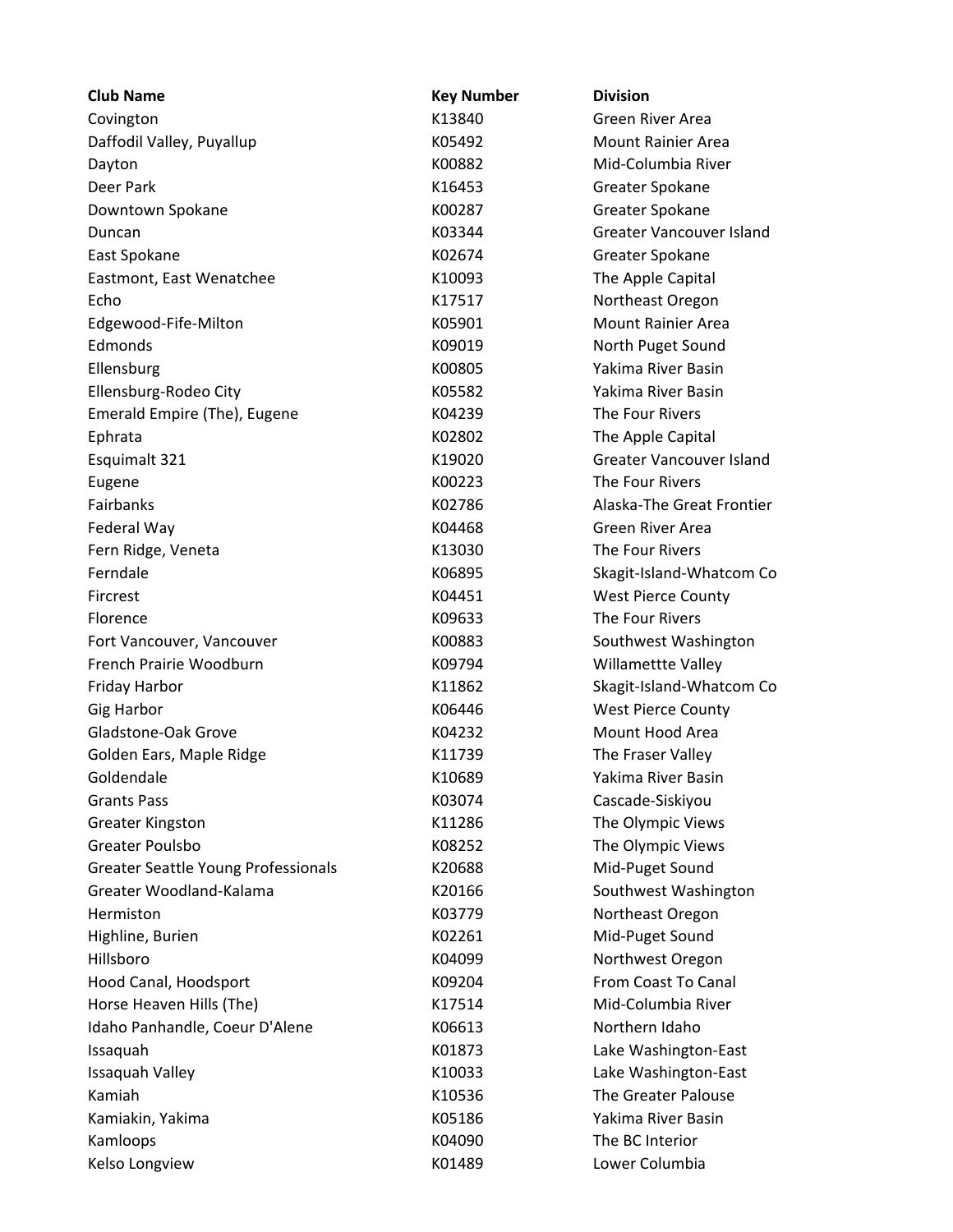| <b>Club Name</b>         | <b>Key Number</b> | <b>Division</b>                 |  |
|--------------------------|-------------------|---------------------------------|--|
| Kennewick                | K01625            | Mid-Columbia River              |  |
| Kent                     | K01930            | Green River Area                |  |
| Kent-AM                  | K17195            | Green River Area                |  |
| Kirkland                 | K03048            | Lake Washington-East            |  |
| <b>Klamath Falls</b>     | K00900            | Cascade-Siskiyou                |  |
| Kodiak                   | K10946            | Alaska-The Great Frontier       |  |
| Kristmas Town, Shelton   | K07171            | From Coast To Canal             |  |
| Laconner                 | K09195            | Skagit-Island-Whatcom Co        |  |
| Lake Oswego              | K20338            | <b>Greater Portland Area</b>    |  |
| Lake Stevens             | K06966            | North Puget Sound               |  |
| LC Valley                | K20202            | The Greater Palouse             |  |
| Liberty Lake             | K16232            | Greater Spokane                 |  |
| Lincoln City             | K02947            | Northwest Oregon                |  |
| Linkville, Klamath Falls | K05317            | Cascade-Siskiyou                |  |
| Lynden                   | K05737            | Skagit-Island-Whatcom Co        |  |
| Lynden-Breakfast         | K07537            | Skagit-Island-Whatcom Co        |  |
| Lynnwood                 | K05741            | North Puget Sound               |  |
| Madras                   | K02957            | Central Oregon                  |  |
| Marysville               | K04704            | North Puget Sound               |  |
| Mc Minnville             | K01188            | Northwest Oregon                |  |
| <b>Medical Lake</b>      | K09176            | Greater Spokane                 |  |
| Mercer Island            | K05312            | Lake Washington-East            |  |
| Mill Creek               | K19352            | North Puget Sound               |  |
| Milton-Freewater         | K10119            | Northeast Oregon                |  |
| Monroe                   | K01798            | North Puget Sound               |  |
| Montavilla, Portland     | K01895            | Mount Hood Area                 |  |
| Montesano                | K07145            | From Coast To Canal             |  |
| Moscow                   | K01553            | The Greater Palouse             |  |
| Moses Lake               | K02817            | The Apple Capital               |  |
| Mount Vernon             | K01193            | Skagit-Island-Whatcom Co        |  |
| Mukilteo                 | K15338            | North Puget Sound               |  |
| Newberg                  | K03009            | Northwest Oregon                |  |
| North Central, Seattle   | K01915            | Mid-Puget Sound                 |  |
| North Mason, Belfair     | K05559            | The Olympic Views               |  |
| North Portland           | K19934            | <b>Greater Portland Area</b>    |  |
| North Spokane            | K02676            | Greater Spokane                 |  |
| North Thurston, Lacey    | K05927            | From Coast To Canal             |  |
| North Vancouver          | K00438            | The Fraser Valley               |  |
| Northeast Spokane        | K02678            | Greater Spokane                 |  |
| Northshore, Bothell      | K05953            | North Puget Sound               |  |
| Oak Bay, Victoria        | K02882            | <b>Greater Vancouver Island</b> |  |
| Oak Harbor               | K06362            | Skagit-Island-Whatcom Co        |  |
| Okanogan                 | K02093            | North Cascades                  |  |
| Oliver                   | K05656            | The BC Interior                 |  |
| Olympia                  | K00563            | From Coast To Canal             |  |
| Omak                     | K01964            | <b>North Cascades</b>           |  |
| Orcas Island             | K13056            | Skagit-Island-Whatcom Co        |  |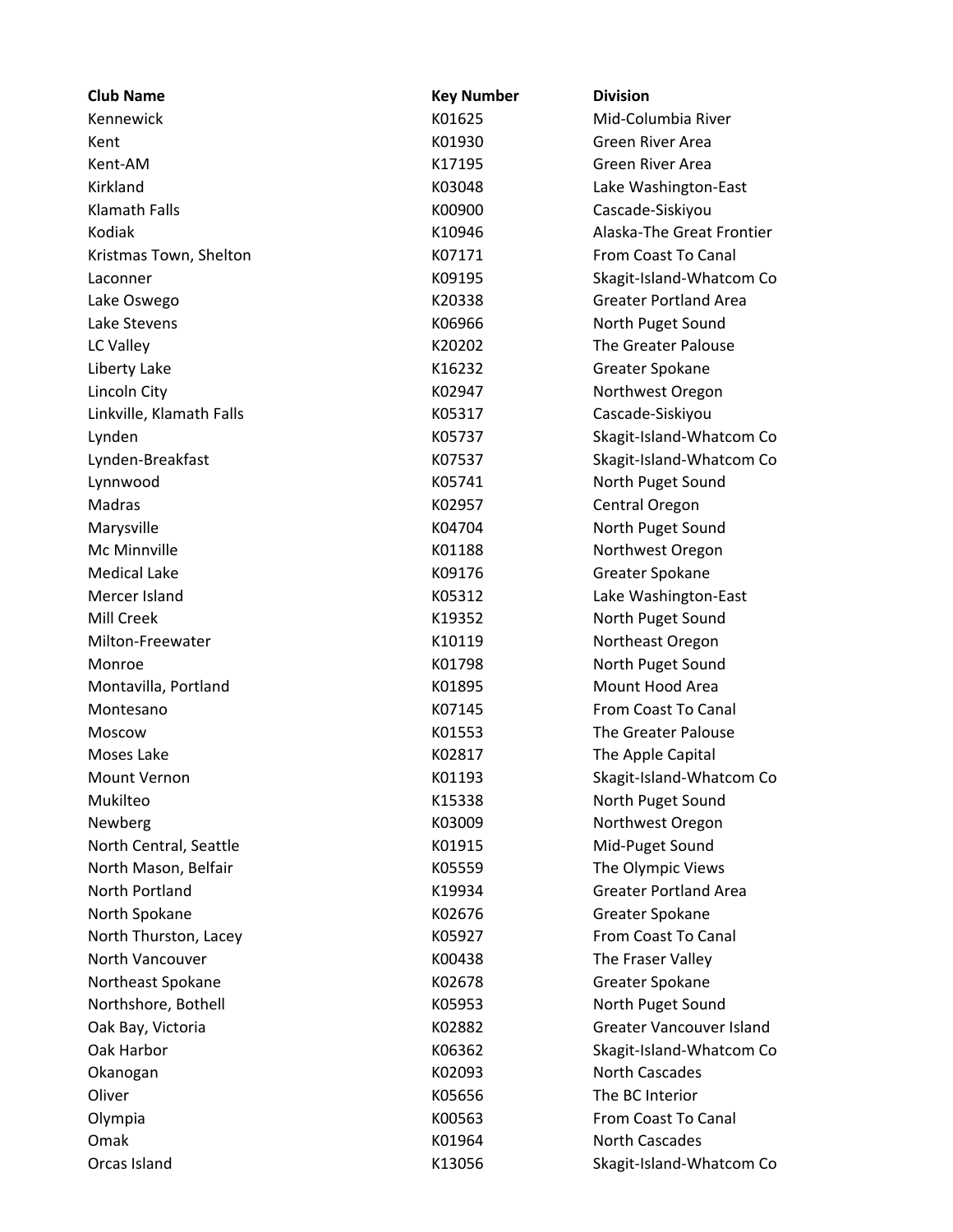| <b>Club Name</b>                        | <b>Key Number</b> | <b>Division</b>                 |  |
|-----------------------------------------|-------------------|---------------------------------|--|
| Osoyoos                                 | K17192            | The BC Interior                 |  |
| Palmer                                  | K03369            | Alaska-The Great Frontier       |  |
| Parkland-Spanaway                       | K09831            | <b>West Pierce County</b>       |  |
| Pasco                                   | K01395            | Mid-Columbia River              |  |
| Pendleton                               | K01529            | Northeast Oregon                |  |
| Penticton                               | K02638            | The BC Interior                 |  |
| Pioneer Community of Mason Co., Shelton | K12224            | From Coast To Canal             |  |
| Port Angeles                            | K00554            | The Olympic Views               |  |
| Port Angeles-Olympic                    | K07779            | The Olympic Views               |  |
| Port Orchard                            | K01850            | The Olympic Views               |  |
| Port Townsend                           | K03282            | The Olympic Views               |  |
| <b>Post Falls</b>                       | K02943            | Northern Idaho                  |  |
| <b>Powell River</b>                     | K05292            | <b>Greater Vancouver Island</b> |  |
| <b>Prince George</b>                    | K04251            | The Fraser Valley               |  |
| Prineville                              | K03064            | Central Oregon                  |  |
| Providence Point, Issaquah              | K11644            | Lake Washington-East            |  |
| Pullman                                 | K00727            | The Greater Palouse             |  |
| Puyallup                                | K00590            | <b>Mount Rainier Area</b>       |  |
| Redmond                                 | K17416            | Lake Washington-East            |  |
| Redmond                                 | K02185            | Central Oregon                  |  |
| Renton                                  | K01875            | Green River Area                |  |
| Republic                                | K02293            | <b>North Cascades</b>           |  |
| Richland                                | K02587            | Mid-Columbia River              |  |
| Richmond                                | K02590            | The Fraser Valley               |  |
| Riverview, Wenatchee                    | K11737            | The Apple Capital               |  |
| <b>Rogue River</b>                      | K09676            | Cascade-Siskiyou                |  |
| Roseburg                                | K01114            | The Four Rivers                 |  |
| Ross Island Earlyrisers, Portland       | K09832            | Mount Hood Area                 |  |
| <b>Saint Helens</b>                     | K01602            | Lower Columbia                  |  |
| <b>Saint Maries</b>                     | K02476            | Northern Idaho                  |  |
| Salem                                   | K00579            | <b>Willamettte Valley</b>       |  |
| Salmon Creek, Vancouver                 | K16018            | Southwest Washington            |  |
| Sammamish Kiwanis                       | K14612            | Lake Washington-East            |  |
| Sandpoint                               | K01615            | Northern Idaho                  |  |
| Sandy                                   | K02980            | Mount Hood Area                 |  |
| Sardis                                  | K09483            | The Fraser Valley               |  |
| Scappoose                               | K02910            | Lower Columbia                  |  |
| Seaside                                 | K01767            | Lower Columbia                  |  |
| Seattle                                 | K00112            | Mid-Puget Sound                 |  |
| Seattle - KCCP-S                        | K19892            | Mid-Puget Sound                 |  |
| Shelton                                 | K01241            | From Coast To Canal             |  |
| Sidney and Saanich Peninsula            | K18807            | <b>Greater Vancouver Island</b> |  |
| Silver Valley, Kellogg                  | K01663            | Northern Idaho                  |  |
| Silverdale                              | K11799            | The Olympic Views               |  |
| Silverton                               | K05827            | Willamettte Valley              |  |
| <b>Sisters</b>                          | K08985            | Central Oregon                  |  |
| Slabtown Area                           | K19449            | <b>Greater Portland Area</b>    |  |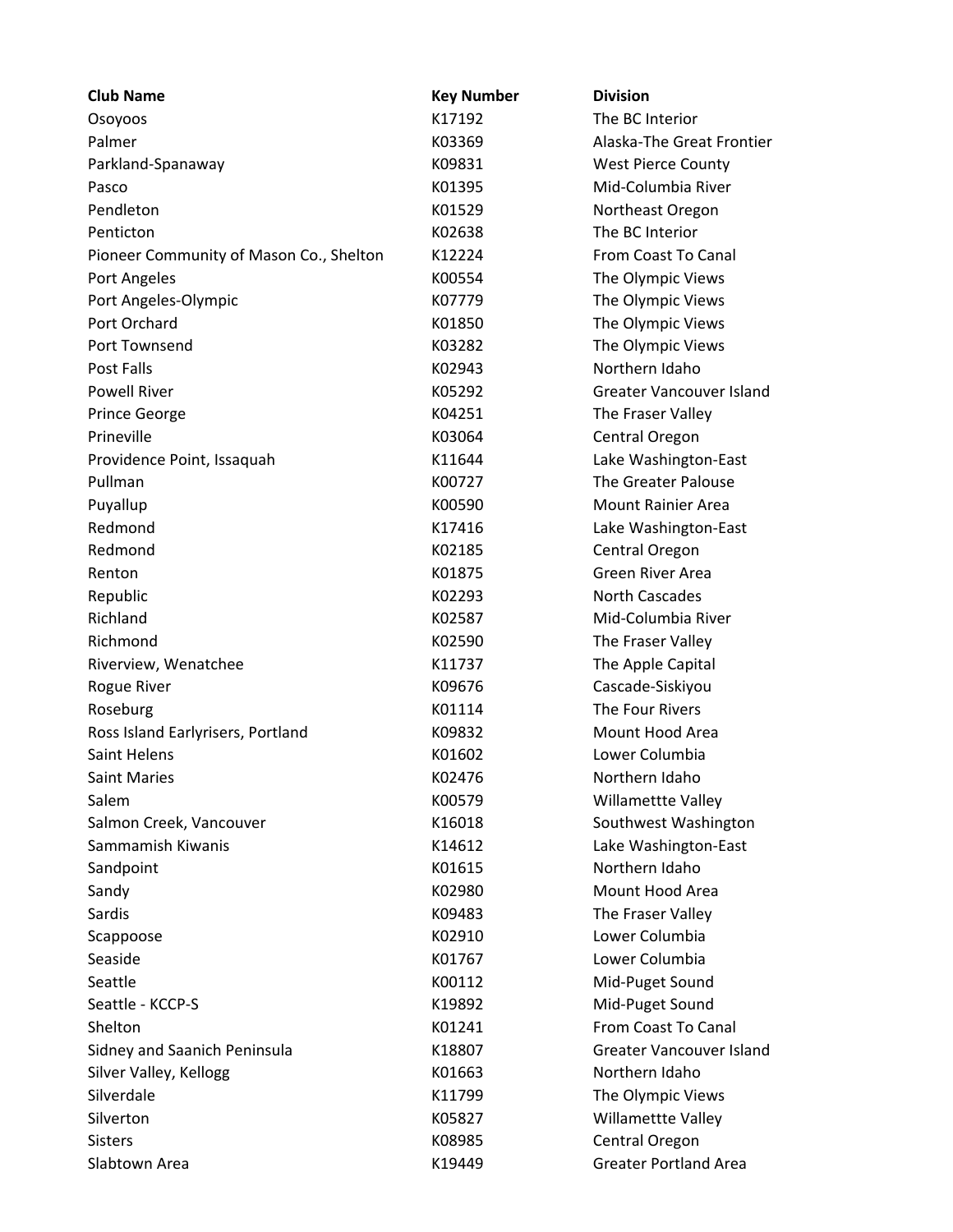| Snohomish<br>K04319<br>North Puget Sound<br>Snoqualmie Valley<br>K01913<br>Lake Washington-East<br>South Bend<br>From Coast To Canal<br>K01288<br>South Kitsap Breakfast<br>K15289<br>The Olympic Views<br>South Pierce County<br>K19179<br><b>West Pierce County</b><br>South Seattle<br>Mid-Puget Sound<br>K04035<br>Southwest Hills<br><b>Greater Portland Area</b><br>K02752<br>Southwest Spokane<br>Greater Spokane<br>K14956<br>Spokane Valley, Spokane<br>K07752<br>Greater Spokane<br>The Four Rivers<br>K03234<br>Springfield<br>Lower Columbia<br>St. Helens Day Breakers<br>K12425<br>Stanwood-Camano<br>K06334<br>Skagit-Island-Whatcom Co<br>Willamettte Valley<br>K05439<br>Stayton<br>Steilacoom<br>K14249<br><b>West Pierce County</b><br>Summerland<br>The BC Interior<br>K03297<br>Table Rock/Jacksonville<br>K13188<br>Cascade-Siskiyou<br>Tacoma<br>K00120<br><b>West Pierce County</b><br>K05217<br><b>Willamettte Valley</b><br>Takena, Albany<br>The Dalles<br>Mount Hood Area<br>K00642<br><b>Greater Portland Area</b><br><b>Tigard</b><br>K05921<br>Tillamook<br>K00913<br>Northwest Oregon<br>Tonasket<br><b>North Cascades</b><br>K03270<br>The BC Interior<br>Trail<br>K02643<br>Mid-Columbia River<br>Tri-Cities Industry<br>K10392<br>Tualatin<br><b>Greater Portland Area</b><br>K10019<br>Tumwater<br>K07441<br>From Coast To Canal<br><b>University Place</b><br>K20500<br><b>West Pierce County</b><br>University, Seattle<br>K01648<br>Mid-Puget Sound<br>Valley, Auburn (The)<br>Green River Area<br>K07269<br>K00126<br>The Fraser Valley<br>Vancouver<br>Vernon-Four Seasons<br>The BC Interior<br>K13255<br><b>Greater Vancouver Island</b><br>Victoria<br>K00198<br>Wacoka of Cashmere<br>K13141<br>The Apple Capital<br>Mid-Columbia River<br>Walla Walla<br>K00757<br>Lower Columbia<br>Warrenton<br>K18371<br>Southwest Washington<br>Washougal<br>K20371<br>Weed-Lake Shastina<br>K05959<br>Cascade-Siskiyou<br>Wenatchee<br>The Apple Capital<br>K01371<br>Wenatchee-Apple Valley<br>K06138<br>The Apple Capital<br>West End Puget Sound<br>K06164<br><b>West Pierce County</b><br><b>West Seattle</b><br>K01857<br>Mid-Puget Sound<br>Greater Spokane<br>West Valley, Spokane<br>K02873<br>West Valley, Willamina<br>Northwest Oregon<br>K07323<br>Yakima River Basin<br>West Valley, Yakima<br>K04404<br>The Fraser Valley<br><b>West Vancouver</b><br>K03039<br>Western Washington County<br>Northwest Oregon<br>K19945 | <b>Club Name</b>         | <b>Key Number</b> | <b>Division</b>          |  |
|--------------------------------------------------------------------------------------------------------------------------------------------------------------------------------------------------------------------------------------------------------------------------------------------------------------------------------------------------------------------------------------------------------------------------------------------------------------------------------------------------------------------------------------------------------------------------------------------------------------------------------------------------------------------------------------------------------------------------------------------------------------------------------------------------------------------------------------------------------------------------------------------------------------------------------------------------------------------------------------------------------------------------------------------------------------------------------------------------------------------------------------------------------------------------------------------------------------------------------------------------------------------------------------------------------------------------------------------------------------------------------------------------------------------------------------------------------------------------------------------------------------------------------------------------------------------------------------------------------------------------------------------------------------------------------------------------------------------------------------------------------------------------------------------------------------------------------------------------------------------------------------------------------------------------------------------------------------------------------------------------------------------------------------------------------------------------------------------------------------------------------------------------------------------------------------------------------------------------------------------------------------------------------------------------------------------------------------------------------------------------------------------------------------------------------------------------------------------------|--------------------------|-------------------|--------------------------|--|
|                                                                                                                                                                                                                                                                                                                                                                                                                                                                                                                                                                                                                                                                                                                                                                                                                                                                                                                                                                                                                                                                                                                                                                                                                                                                                                                                                                                                                                                                                                                                                                                                                                                                                                                                                                                                                                                                                                                                                                                                                                                                                                                                                                                                                                                                                                                                                                                                                                                                          |                          |                   |                          |  |
|                                                                                                                                                                                                                                                                                                                                                                                                                                                                                                                                                                                                                                                                                                                                                                                                                                                                                                                                                                                                                                                                                                                                                                                                                                                                                                                                                                                                                                                                                                                                                                                                                                                                                                                                                                                                                                                                                                                                                                                                                                                                                                                                                                                                                                                                                                                                                                                                                                                                          |                          |                   |                          |  |
|                                                                                                                                                                                                                                                                                                                                                                                                                                                                                                                                                                                                                                                                                                                                                                                                                                                                                                                                                                                                                                                                                                                                                                                                                                                                                                                                                                                                                                                                                                                                                                                                                                                                                                                                                                                                                                                                                                                                                                                                                                                                                                                                                                                                                                                                                                                                                                                                                                                                          |                          |                   |                          |  |
|                                                                                                                                                                                                                                                                                                                                                                                                                                                                                                                                                                                                                                                                                                                                                                                                                                                                                                                                                                                                                                                                                                                                                                                                                                                                                                                                                                                                                                                                                                                                                                                                                                                                                                                                                                                                                                                                                                                                                                                                                                                                                                                                                                                                                                                                                                                                                                                                                                                                          |                          |                   |                          |  |
|                                                                                                                                                                                                                                                                                                                                                                                                                                                                                                                                                                                                                                                                                                                                                                                                                                                                                                                                                                                                                                                                                                                                                                                                                                                                                                                                                                                                                                                                                                                                                                                                                                                                                                                                                                                                                                                                                                                                                                                                                                                                                                                                                                                                                                                                                                                                                                                                                                                                          |                          |                   |                          |  |
|                                                                                                                                                                                                                                                                                                                                                                                                                                                                                                                                                                                                                                                                                                                                                                                                                                                                                                                                                                                                                                                                                                                                                                                                                                                                                                                                                                                                                                                                                                                                                                                                                                                                                                                                                                                                                                                                                                                                                                                                                                                                                                                                                                                                                                                                                                                                                                                                                                                                          |                          |                   |                          |  |
|                                                                                                                                                                                                                                                                                                                                                                                                                                                                                                                                                                                                                                                                                                                                                                                                                                                                                                                                                                                                                                                                                                                                                                                                                                                                                                                                                                                                                                                                                                                                                                                                                                                                                                                                                                                                                                                                                                                                                                                                                                                                                                                                                                                                                                                                                                                                                                                                                                                                          |                          |                   |                          |  |
|                                                                                                                                                                                                                                                                                                                                                                                                                                                                                                                                                                                                                                                                                                                                                                                                                                                                                                                                                                                                                                                                                                                                                                                                                                                                                                                                                                                                                                                                                                                                                                                                                                                                                                                                                                                                                                                                                                                                                                                                                                                                                                                                                                                                                                                                                                                                                                                                                                                                          |                          |                   |                          |  |
|                                                                                                                                                                                                                                                                                                                                                                                                                                                                                                                                                                                                                                                                                                                                                                                                                                                                                                                                                                                                                                                                                                                                                                                                                                                                                                                                                                                                                                                                                                                                                                                                                                                                                                                                                                                                                                                                                                                                                                                                                                                                                                                                                                                                                                                                                                                                                                                                                                                                          |                          |                   |                          |  |
|                                                                                                                                                                                                                                                                                                                                                                                                                                                                                                                                                                                                                                                                                                                                                                                                                                                                                                                                                                                                                                                                                                                                                                                                                                                                                                                                                                                                                                                                                                                                                                                                                                                                                                                                                                                                                                                                                                                                                                                                                                                                                                                                                                                                                                                                                                                                                                                                                                                                          |                          |                   |                          |  |
|                                                                                                                                                                                                                                                                                                                                                                                                                                                                                                                                                                                                                                                                                                                                                                                                                                                                                                                                                                                                                                                                                                                                                                                                                                                                                                                                                                                                                                                                                                                                                                                                                                                                                                                                                                                                                                                                                                                                                                                                                                                                                                                                                                                                                                                                                                                                                                                                                                                                          |                          |                   |                          |  |
|                                                                                                                                                                                                                                                                                                                                                                                                                                                                                                                                                                                                                                                                                                                                                                                                                                                                                                                                                                                                                                                                                                                                                                                                                                                                                                                                                                                                                                                                                                                                                                                                                                                                                                                                                                                                                                                                                                                                                                                                                                                                                                                                                                                                                                                                                                                                                                                                                                                                          |                          |                   |                          |  |
|                                                                                                                                                                                                                                                                                                                                                                                                                                                                                                                                                                                                                                                                                                                                                                                                                                                                                                                                                                                                                                                                                                                                                                                                                                                                                                                                                                                                                                                                                                                                                                                                                                                                                                                                                                                                                                                                                                                                                                                                                                                                                                                                                                                                                                                                                                                                                                                                                                                                          |                          |                   |                          |  |
|                                                                                                                                                                                                                                                                                                                                                                                                                                                                                                                                                                                                                                                                                                                                                                                                                                                                                                                                                                                                                                                                                                                                                                                                                                                                                                                                                                                                                                                                                                                                                                                                                                                                                                                                                                                                                                                                                                                                                                                                                                                                                                                                                                                                                                                                                                                                                                                                                                                                          |                          |                   |                          |  |
|                                                                                                                                                                                                                                                                                                                                                                                                                                                                                                                                                                                                                                                                                                                                                                                                                                                                                                                                                                                                                                                                                                                                                                                                                                                                                                                                                                                                                                                                                                                                                                                                                                                                                                                                                                                                                                                                                                                                                                                                                                                                                                                                                                                                                                                                                                                                                                                                                                                                          |                          |                   |                          |  |
|                                                                                                                                                                                                                                                                                                                                                                                                                                                                                                                                                                                                                                                                                                                                                                                                                                                                                                                                                                                                                                                                                                                                                                                                                                                                                                                                                                                                                                                                                                                                                                                                                                                                                                                                                                                                                                                                                                                                                                                                                                                                                                                                                                                                                                                                                                                                                                                                                                                                          |                          |                   |                          |  |
|                                                                                                                                                                                                                                                                                                                                                                                                                                                                                                                                                                                                                                                                                                                                                                                                                                                                                                                                                                                                                                                                                                                                                                                                                                                                                                                                                                                                                                                                                                                                                                                                                                                                                                                                                                                                                                                                                                                                                                                                                                                                                                                                                                                                                                                                                                                                                                                                                                                                          |                          |                   |                          |  |
|                                                                                                                                                                                                                                                                                                                                                                                                                                                                                                                                                                                                                                                                                                                                                                                                                                                                                                                                                                                                                                                                                                                                                                                                                                                                                                                                                                                                                                                                                                                                                                                                                                                                                                                                                                                                                                                                                                                                                                                                                                                                                                                                                                                                                                                                                                                                                                                                                                                                          |                          |                   |                          |  |
|                                                                                                                                                                                                                                                                                                                                                                                                                                                                                                                                                                                                                                                                                                                                                                                                                                                                                                                                                                                                                                                                                                                                                                                                                                                                                                                                                                                                                                                                                                                                                                                                                                                                                                                                                                                                                                                                                                                                                                                                                                                                                                                                                                                                                                                                                                                                                                                                                                                                          |                          |                   |                          |  |
|                                                                                                                                                                                                                                                                                                                                                                                                                                                                                                                                                                                                                                                                                                                                                                                                                                                                                                                                                                                                                                                                                                                                                                                                                                                                                                                                                                                                                                                                                                                                                                                                                                                                                                                                                                                                                                                                                                                                                                                                                                                                                                                                                                                                                                                                                                                                                                                                                                                                          |                          |                   |                          |  |
|                                                                                                                                                                                                                                                                                                                                                                                                                                                                                                                                                                                                                                                                                                                                                                                                                                                                                                                                                                                                                                                                                                                                                                                                                                                                                                                                                                                                                                                                                                                                                                                                                                                                                                                                                                                                                                                                                                                                                                                                                                                                                                                                                                                                                                                                                                                                                                                                                                                                          |                          |                   |                          |  |
|                                                                                                                                                                                                                                                                                                                                                                                                                                                                                                                                                                                                                                                                                                                                                                                                                                                                                                                                                                                                                                                                                                                                                                                                                                                                                                                                                                                                                                                                                                                                                                                                                                                                                                                                                                                                                                                                                                                                                                                                                                                                                                                                                                                                                                                                                                                                                                                                                                                                          |                          |                   |                          |  |
|                                                                                                                                                                                                                                                                                                                                                                                                                                                                                                                                                                                                                                                                                                                                                                                                                                                                                                                                                                                                                                                                                                                                                                                                                                                                                                                                                                                                                                                                                                                                                                                                                                                                                                                                                                                                                                                                                                                                                                                                                                                                                                                                                                                                                                                                                                                                                                                                                                                                          |                          |                   |                          |  |
|                                                                                                                                                                                                                                                                                                                                                                                                                                                                                                                                                                                                                                                                                                                                                                                                                                                                                                                                                                                                                                                                                                                                                                                                                                                                                                                                                                                                                                                                                                                                                                                                                                                                                                                                                                                                                                                                                                                                                                                                                                                                                                                                                                                                                                                                                                                                                                                                                                                                          |                          |                   |                          |  |
|                                                                                                                                                                                                                                                                                                                                                                                                                                                                                                                                                                                                                                                                                                                                                                                                                                                                                                                                                                                                                                                                                                                                                                                                                                                                                                                                                                                                                                                                                                                                                                                                                                                                                                                                                                                                                                                                                                                                                                                                                                                                                                                                                                                                                                                                                                                                                                                                                                                                          |                          |                   |                          |  |
|                                                                                                                                                                                                                                                                                                                                                                                                                                                                                                                                                                                                                                                                                                                                                                                                                                                                                                                                                                                                                                                                                                                                                                                                                                                                                                                                                                                                                                                                                                                                                                                                                                                                                                                                                                                                                                                                                                                                                                                                                                                                                                                                                                                                                                                                                                                                                                                                                                                                          |                          |                   |                          |  |
|                                                                                                                                                                                                                                                                                                                                                                                                                                                                                                                                                                                                                                                                                                                                                                                                                                                                                                                                                                                                                                                                                                                                                                                                                                                                                                                                                                                                                                                                                                                                                                                                                                                                                                                                                                                                                                                                                                                                                                                                                                                                                                                                                                                                                                                                                                                                                                                                                                                                          |                          |                   |                          |  |
|                                                                                                                                                                                                                                                                                                                                                                                                                                                                                                                                                                                                                                                                                                                                                                                                                                                                                                                                                                                                                                                                                                                                                                                                                                                                                                                                                                                                                                                                                                                                                                                                                                                                                                                                                                                                                                                                                                                                                                                                                                                                                                                                                                                                                                                                                                                                                                                                                                                                          |                          |                   |                          |  |
|                                                                                                                                                                                                                                                                                                                                                                                                                                                                                                                                                                                                                                                                                                                                                                                                                                                                                                                                                                                                                                                                                                                                                                                                                                                                                                                                                                                                                                                                                                                                                                                                                                                                                                                                                                                                                                                                                                                                                                                                                                                                                                                                                                                                                                                                                                                                                                                                                                                                          |                          |                   |                          |  |
|                                                                                                                                                                                                                                                                                                                                                                                                                                                                                                                                                                                                                                                                                                                                                                                                                                                                                                                                                                                                                                                                                                                                                                                                                                                                                                                                                                                                                                                                                                                                                                                                                                                                                                                                                                                                                                                                                                                                                                                                                                                                                                                                                                                                                                                                                                                                                                                                                                                                          |                          |                   |                          |  |
|                                                                                                                                                                                                                                                                                                                                                                                                                                                                                                                                                                                                                                                                                                                                                                                                                                                                                                                                                                                                                                                                                                                                                                                                                                                                                                                                                                                                                                                                                                                                                                                                                                                                                                                                                                                                                                                                                                                                                                                                                                                                                                                                                                                                                                                                                                                                                                                                                                                                          |                          |                   |                          |  |
|                                                                                                                                                                                                                                                                                                                                                                                                                                                                                                                                                                                                                                                                                                                                                                                                                                                                                                                                                                                                                                                                                                                                                                                                                                                                                                                                                                                                                                                                                                                                                                                                                                                                                                                                                                                                                                                                                                                                                                                                                                                                                                                                                                                                                                                                                                                                                                                                                                                                          |                          |                   |                          |  |
|                                                                                                                                                                                                                                                                                                                                                                                                                                                                                                                                                                                                                                                                                                                                                                                                                                                                                                                                                                                                                                                                                                                                                                                                                                                                                                                                                                                                                                                                                                                                                                                                                                                                                                                                                                                                                                                                                                                                                                                                                                                                                                                                                                                                                                                                                                                                                                                                                                                                          |                          |                   |                          |  |
|                                                                                                                                                                                                                                                                                                                                                                                                                                                                                                                                                                                                                                                                                                                                                                                                                                                                                                                                                                                                                                                                                                                                                                                                                                                                                                                                                                                                                                                                                                                                                                                                                                                                                                                                                                                                                                                                                                                                                                                                                                                                                                                                                                                                                                                                                                                                                                                                                                                                          |                          |                   |                          |  |
|                                                                                                                                                                                                                                                                                                                                                                                                                                                                                                                                                                                                                                                                                                                                                                                                                                                                                                                                                                                                                                                                                                                                                                                                                                                                                                                                                                                                                                                                                                                                                                                                                                                                                                                                                                                                                                                                                                                                                                                                                                                                                                                                                                                                                                                                                                                                                                                                                                                                          |                          |                   |                          |  |
|                                                                                                                                                                                                                                                                                                                                                                                                                                                                                                                                                                                                                                                                                                                                                                                                                                                                                                                                                                                                                                                                                                                                                                                                                                                                                                                                                                                                                                                                                                                                                                                                                                                                                                                                                                                                                                                                                                                                                                                                                                                                                                                                                                                                                                                                                                                                                                                                                                                                          |                          |                   |                          |  |
|                                                                                                                                                                                                                                                                                                                                                                                                                                                                                                                                                                                                                                                                                                                                                                                                                                                                                                                                                                                                                                                                                                                                                                                                                                                                                                                                                                                                                                                                                                                                                                                                                                                                                                                                                                                                                                                                                                                                                                                                                                                                                                                                                                                                                                                                                                                                                                                                                                                                          |                          |                   |                          |  |
|                                                                                                                                                                                                                                                                                                                                                                                                                                                                                                                                                                                                                                                                                                                                                                                                                                                                                                                                                                                                                                                                                                                                                                                                                                                                                                                                                                                                                                                                                                                                                                                                                                                                                                                                                                                                                                                                                                                                                                                                                                                                                                                                                                                                                                                                                                                                                                                                                                                                          |                          |                   |                          |  |
|                                                                                                                                                                                                                                                                                                                                                                                                                                                                                                                                                                                                                                                                                                                                                                                                                                                                                                                                                                                                                                                                                                                                                                                                                                                                                                                                                                                                                                                                                                                                                                                                                                                                                                                                                                                                                                                                                                                                                                                                                                                                                                                                                                                                                                                                                                                                                                                                                                                                          |                          |                   |                          |  |
|                                                                                                                                                                                                                                                                                                                                                                                                                                                                                                                                                                                                                                                                                                                                                                                                                                                                                                                                                                                                                                                                                                                                                                                                                                                                                                                                                                                                                                                                                                                                                                                                                                                                                                                                                                                                                                                                                                                                                                                                                                                                                                                                                                                                                                                                                                                                                                                                                                                                          |                          |                   |                          |  |
|                                                                                                                                                                                                                                                                                                                                                                                                                                                                                                                                                                                                                                                                                                                                                                                                                                                                                                                                                                                                                                                                                                                                                                                                                                                                                                                                                                                                                                                                                                                                                                                                                                                                                                                                                                                                                                                                                                                                                                                                                                                                                                                                                                                                                                                                                                                                                                                                                                                                          |                          |                   |                          |  |
|                                                                                                                                                                                                                                                                                                                                                                                                                                                                                                                                                                                                                                                                                                                                                                                                                                                                                                                                                                                                                                                                                                                                                                                                                                                                                                                                                                                                                                                                                                                                                                                                                                                                                                                                                                                                                                                                                                                                                                                                                                                                                                                                                                                                                                                                                                                                                                                                                                                                          |                          |                   |                          |  |
|                                                                                                                                                                                                                                                                                                                                                                                                                                                                                                                                                                                                                                                                                                                                                                                                                                                                                                                                                                                                                                                                                                                                                                                                                                                                                                                                                                                                                                                                                                                                                                                                                                                                                                                                                                                                                                                                                                                                                                                                                                                                                                                                                                                                                                                                                                                                                                                                                                                                          |                          |                   |                          |  |
|                                                                                                                                                                                                                                                                                                                                                                                                                                                                                                                                                                                                                                                                                                                                                                                                                                                                                                                                                                                                                                                                                                                                                                                                                                                                                                                                                                                                                                                                                                                                                                                                                                                                                                                                                                                                                                                                                                                                                                                                                                                                                                                                                                                                                                                                                                                                                                                                                                                                          |                          |                   |                          |  |
|                                                                                                                                                                                                                                                                                                                                                                                                                                                                                                                                                                                                                                                                                                                                                                                                                                                                                                                                                                                                                                                                                                                                                                                                                                                                                                                                                                                                                                                                                                                                                                                                                                                                                                                                                                                                                                                                                                                                                                                                                                                                                                                                                                                                                                                                                                                                                                                                                                                                          |                          |                   |                          |  |
|                                                                                                                                                                                                                                                                                                                                                                                                                                                                                                                                                                                                                                                                                                                                                                                                                                                                                                                                                                                                                                                                                                                                                                                                                                                                                                                                                                                                                                                                                                                                                                                                                                                                                                                                                                                                                                                                                                                                                                                                                                                                                                                                                                                                                                                                                                                                                                                                                                                                          |                          |                   |                          |  |
|                                                                                                                                                                                                                                                                                                                                                                                                                                                                                                                                                                                                                                                                                                                                                                                                                                                                                                                                                                                                                                                                                                                                                                                                                                                                                                                                                                                                                                                                                                                                                                                                                                                                                                                                                                                                                                                                                                                                                                                                                                                                                                                                                                                                                                                                                                                                                                                                                                                                          | Westshore - Victoria, BC | K20201            | Greater Vancouver Island |  |